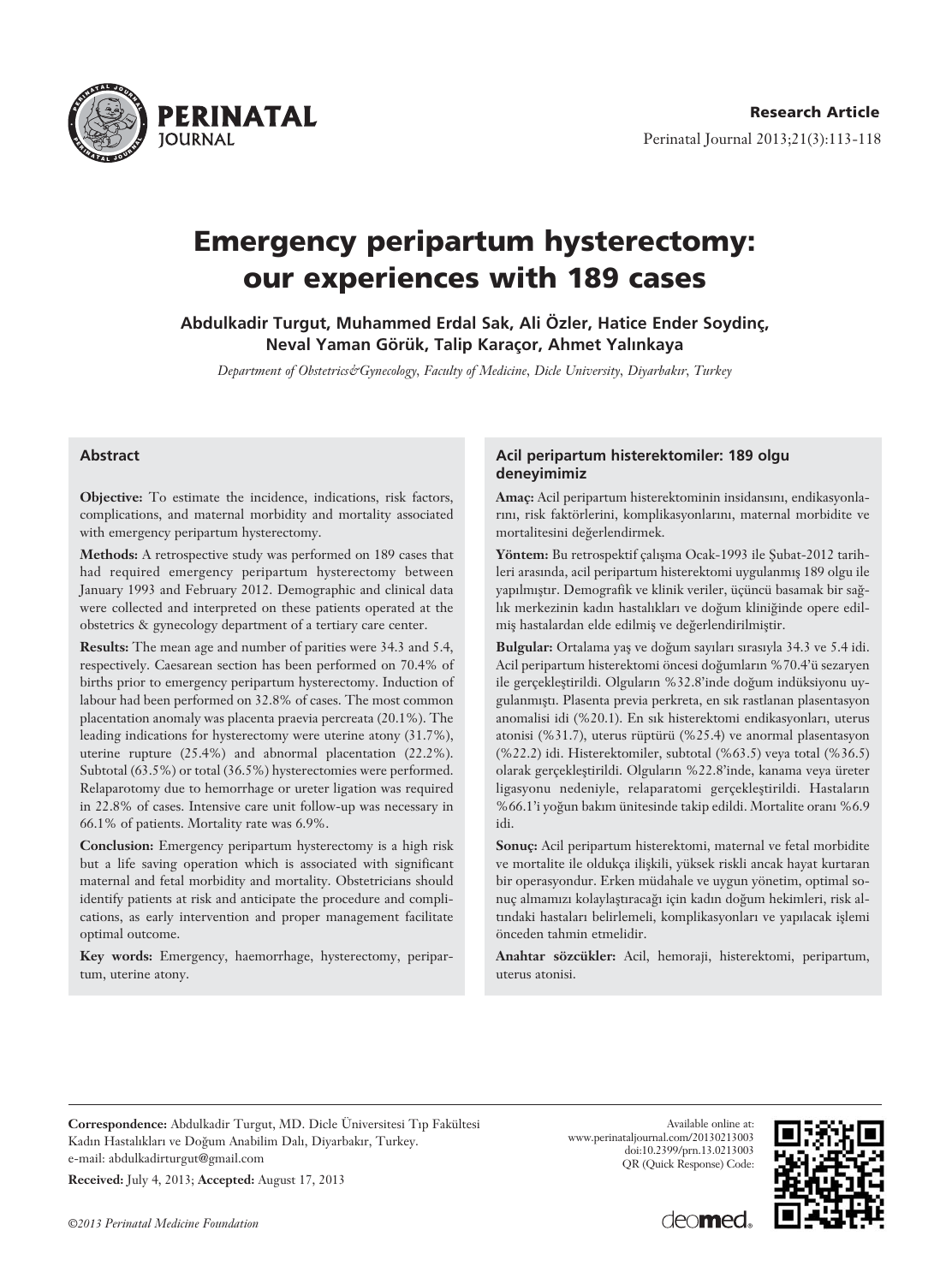## **Introduction**

Emergency peripartum hysterectomy (EPH) is considered one of the riskiest and dramatic operations in modern obstetrics, where the uterus is removed in an emergency arising during caesarean section or immediately following a vaginal delivery. It is performed in case of life threatening haemorrhage during or immediately after abdominal or vaginal deliveries. Recently, the number of pregnant women with scarred uterus from prior uterine incision increses in parallel to the number of caesarean deliveries.[1,2] Patients with scarred uterus are vulnerable to serious complications like uterine rupture, placenta praevia and morbidly adherent placenta. Recent reports suggest that the vast majority of emergency peripartum hysterectomies occur in the setting of an abnormally adherent placenta or uterine atony.<sup>[3]</sup>

Massive hemorrhage after childbirth is the leading cause of maternal mortality and morbidity in the developing countries. It occurs with a frequency of 1-2 in 1000 deliveries in developed countries, and it is even more prevalent in the developing world. $[1,2]$ Haemorrhage after vaginal or abdominal deliveries is amenable to medical and surgical treatments. Peripartum hysterectomy is reserved for situations in which severe obstetric haemorrhage fails to respond to conservative treatment.<sup>[1,4]</sup>

Studies on risk factors for EPH are inconsistent.<sup>[1-9]</sup> There is a need to identify risk factors for EPH, a demanding surgical procedure associated with a high rate of complications, morbidity and mortality. In this manner, both patients may be referred and counseled properly and more effective preventive strategies may be developed.

This study aims to study the incidence, indications, risk factors and complications of EPH in the obstetrics and gynecology department of a tertiary care center and attempts to identify the risk factors that might predict the patients likely to undergo this procedure.

## **Methods**

This is a retrospective review of medical records that was undertaken on cases of EPH performed at a tertiary care center in the period between January 1993 and February 2012. Approval of local Institutional Review Board had been obtained. Patients' charts, pathology

reports and departmental statistical reports were extracted and reviewed in order to gather relevant demographic and clinical data (such as age, parity, type of labour, indication of caesarean section, and maternal and fetal complications). The surgeons attended the operations were senior staff of the department. Clinical results including a period of 19 years have been compared in this review. Indication for surgery was confirmed from operative and histological records. Emergency peripartum hysterectomy was defined as a hysterectomy carried out for haemorrhage unresponsive to conservative treatment within 24 hours of delivery. Conservative treatment adopted included intravenous oxytocin, uterine packing and curettage. The relevant information on each case regarding the history, delivery and operative details and the duration of hospital were derived from patient files.

#### Statistical Analysis

Statistical analysis was carried out using the SPSS 11.0 computer program (SPSS Inc., Chicago, IL, USA). In the analysis, the percentages, the minimum and maximum values were used. Mann-Whitney test, chi-square or Fisher's exact test, Spearman's correlation analysis, the mean±standard deviation, minimum and maximum values, odds ratio analysis methods were used. P <0.05 was considered significant.

### **Results**

A total of 56,174 women were delivered. The incidence of EPH was 3.36 per 1000 deliveries. Ninety of the cases (47.6%) delivered in our clinic, 97 patients (51.3%) in an external centre and 2 patients delivered at home and were referred to our clinic. Of the 189 cases, the mean age was  $34.3 \pm 5.5$  (range: 18-49), the mean gestational week was 35.4±4.3 (range: 20-40), the average gravidity was  $6.7\pm3.2$  (range: 1-18) and the average parity was 5.4±2.8 (range: 0-15). The operations included were performed after caesarean section in 133 cases (70.4%) or after vaginal delivery in 56 cases (29.6%).

The leading indications for hysterectomy were uterine atony in 60 cases (31.7%), uterine rupture in 48 cases (25.4%) and placentation abnormalities in 42 cases (22.2%) (**Table 1**). Caesarean hysterectomy was performed in 89 cases (47.1%) and postpartum hysterectomy was performed in 100 cases (52.9%).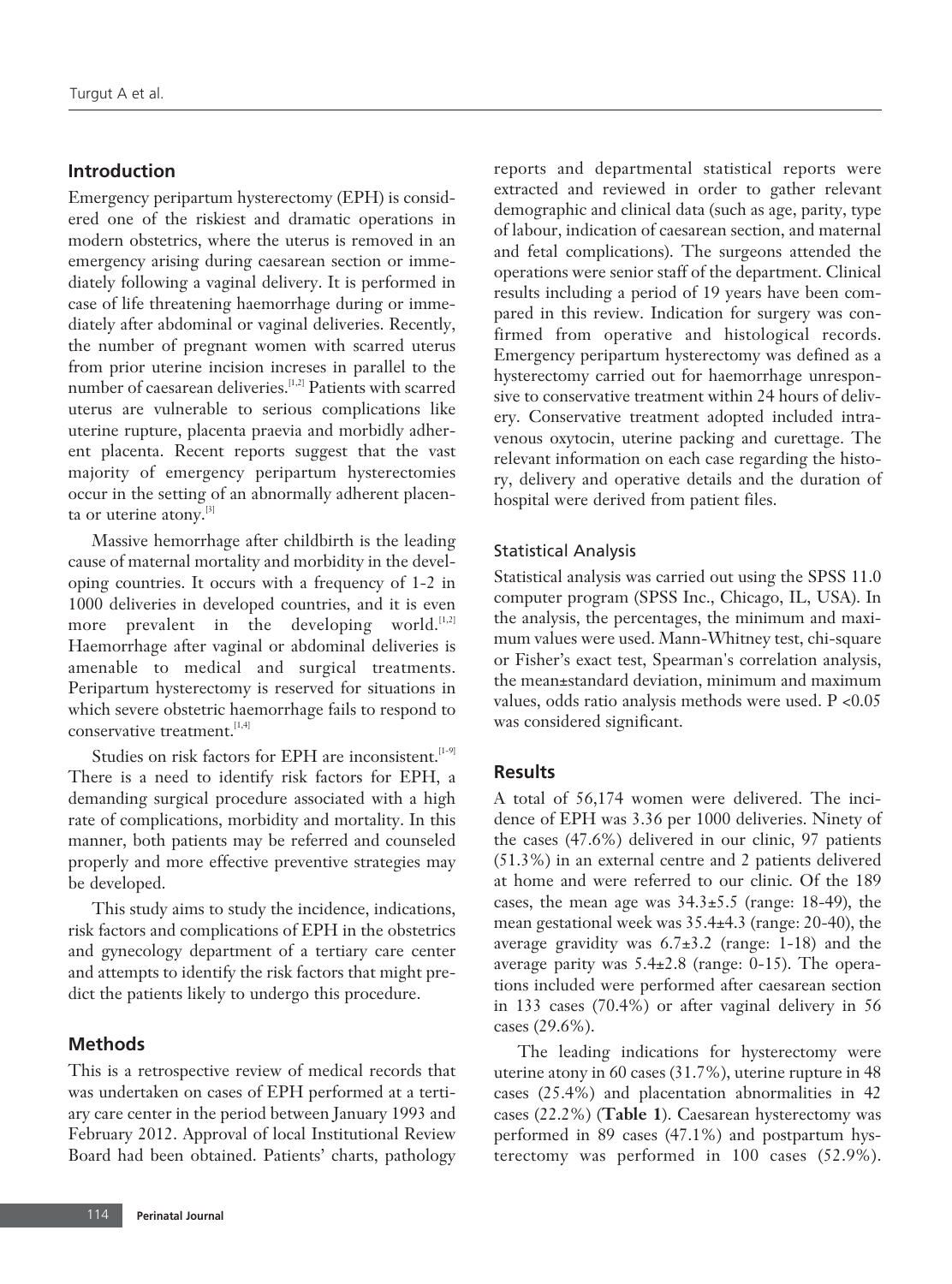**Table 1.** Indications for hysterectomy.

| Indications for hysterectomy.              | n  | %    |  |
|--------------------------------------------|----|------|--|
| Uterine atony                              | 60 | 31.7 |  |
| Uterine rupture                            | 48 | 25.4 |  |
| Placentation anomaly                       | 42 | 22.2 |  |
| Ablatio placenta                           | 16 | 8.5  |  |
| Uterine bleeding due to pelvic peritonitis | 13 | 6.9  |  |
| Vesicouterine rupture                      | 5  | 2.6  |  |
| Others*                                    | 5  | 26   |  |
|                                            |    |      |  |

\*Uterine bleeding due to fibroid, cervix cancer or choriocarcinoma.

Subtotal hysterectomy was performed in 120 cases (63.5%) and total hysterectomy in 69 cases (36.5%).

The risk of placentation abnormalities in those with a previous caesarean section was very high (OR 19.8, 95% CI 2.7-148.9, p=0.000). When the risk of placentation abnormalities were evaluated in terms of the number of the previous caesarean section, the increased risk in those with one caesarean section was 9 times more (OR 9.0, 95% CI 1.1-71.6, p=0.038), in those with two caesarean section was 41 times more (OR 41.1, 95% CI 4.9-344.5, p=0.001) and in those with three or more caesarean section was 38 times more (OR 38.9, 95% CI 4.9-311.3, p=0.001).

The most common form of the placentation abnormalities was placenta praevia percreata observed in 38 (20.1%) patients. The average duration of hysterectomy was 137.8±37.1 minutes. Induction of labour was performed in 62 (32.8%) patients. Mortality occurred in 13 (6.9%) cases and the main cause of mortality was massive hemorrhage in 12 (%92.3) patients. Morbidity occurred in 97 (51.3%) cases (**Table 2**). Positive correlations were found between morbidity and duration of

**Table 2.** Clinical and procedural details.

|                                 | n          | %               |
|---------------------------------|------------|-----------------|
| Previous caesarean section      | 140        | 74.1            |
| Relaparatomy                    | 43         | 22.8            |
| Mortality                       | 13         | 6.9             |
| Morbidity                       | 97         | 51.3            |
| Induction of labour             | 62         | 32.8            |
| Intensive care unit stay        | 125        | 66.1            |
| Total vs. subtotal hysterectomy | 69 vs. 120 | $36.5$ vs. 63.5 |

hospital stay (r=0.406, p=0.000), duration of intensive care unit stay (r=0.293, p=0.000), the amount of blood transfused (r=0.328, p=0.000), and negative correlations were found between morbidity and 1st min. Apgar score  $(r=-0.289, p=0.004)$  and 5th min. Apgar score  $(r=-0.297, p=0.003)$  of the newborns.

The most common form of the morbidity was relaparotomy that performed in 43 (22.8%) cases. Of the 43 cases, relaparotomy performed in 41 cases due to intraabdominal hemorrhage, in one case due to intraabdominal hemorrhage and ligation of ureters and in the rest one due to intraabdominal compress retention. The second most common was postoperative febrile reaction observed in 23 (12.2%) cases, and the third most common was wound dehiscence and infection observed in 17 (9%) cases (**Table 3**). The average amount of blood products transfused to our patients was 6.1±4.1 (range: 0-24) units. Follow-up in intensive care unit was necessary for 125 (66.1%) cases. The mean duration of intensive care unit stay was  $1.7\pm2.8$ (range: 0-18) and the mean duration of hospital stay was 9.2±6.6 (range: 1-45) days. When compared with total hysterectomy group, hypogastric artery ligation (p=0.044) and relaparotomy (p=0.046) observed less frequent in the subtotal hysterectomy group.

The mean fetal birth weight was  $2804.4 \pm 1126.7$ (range: 520-6700) grams. Of fetuses, the mean 1st min. Apgar score was  $3.2\pm3.3$  (range: 0-10) and 5th min. Apgar score was  $4.2\pm4.1$  (range: 0-10).

**Table 3.** Postoperative morbidities.

| <b>Morbidity</b>                     | n  | %    |
|--------------------------------------|----|------|
| Relaparotomy (hemorrhage and others) | 43 | 22.8 |
| Postoperative febrile reaction       | 23 | 12.2 |
| Dehiscence and wound infection       | 17 | Q    |
| Bladder injury                       | 11 | 5.8  |
| DIC.                                 | 10 | 5.3  |
| Acute renal failure                  | 8  | 4.2  |
| Ureter injury                        | 6  | 3.2  |
| <b>ARDS</b>                          | 5  | 2.6  |
| Cardiac arrest                       | 5  | 2.6  |
| <b>Ileus</b>                         | 3  | 1.6  |
| Others*                              | 11 | 5.8  |
|                                      |    |      |

\*ARDS= acute respiratory distress syndrome; DIC= disseminated intravascular coagulation; others= foreign body, intracranial hemorrhage, diabetes incipitus, pleural effusion, ischemic hepatitis, sheehan's syndrome, pulmoner tromboemboli, bowel injury, cervical cuff haemorrhage, iliac vein injury and sepsis.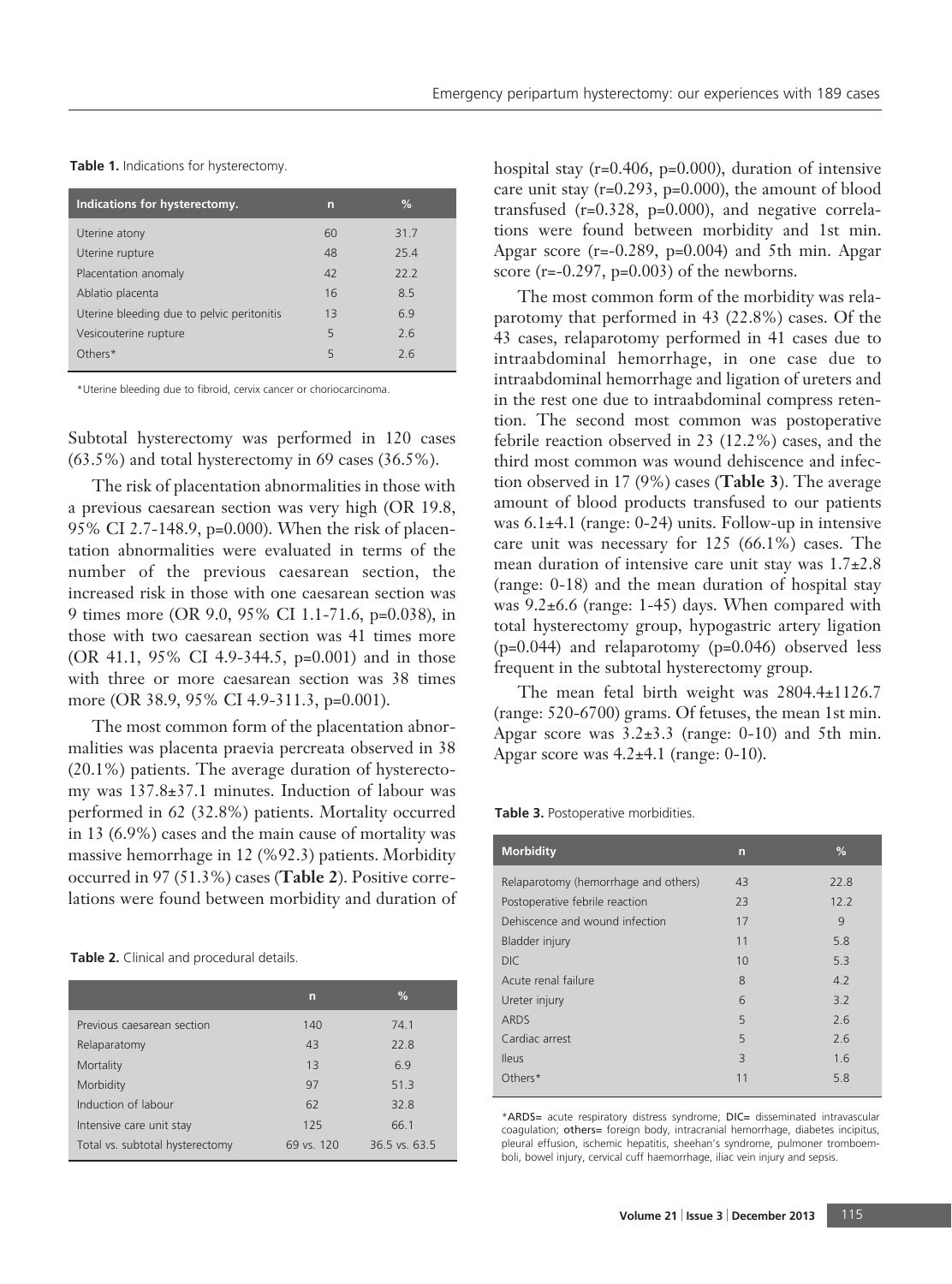## **Discussion**

Peripartum hysterectomy is performed in the treatment of life-threatening obstetric hemorrhage during or immediately after abdominal or vaginal deliveries that cannot be controlled by conventional methods. The incidence reported in the literature varies from 0.2-1.3 per 1000 deliveries.<sup>[1-5]</sup> In our series, the incidence of EPH was 3.36 per 1000 deliveries. The reason for the high incidence may be due to the fact that our hospital is the sole tertiary care center serving to the patients of seven provinces.

The indications for EPH are mainly morbidly adherent placenta, ruptured uterus and uterine atony.<sup>[1-1</sup>] <sup>5]</sup> In the recent literature, an increasing proportion of hysterectomies are being done for morbidly adherent placenta and a decreasing proportion for uterine atony compared; this may be attributed to the better treatment of uterine atony, especially with prostaglandin.[3,4,6] Another reason for this may be the increase in the number of caesarean deliveries over the past decade, since caesarean delivery is a well-established risk for the development of placenta praevia and accreta.<sup>[5,7,8]</sup> Uterine rupture and secondly uterine atony were the most common indications for hysterectomy in our series and this is consistent with relevant data from developing countries in the literature.<sup>[6,7,10]</sup> The higher caesarean section rate and more successful conservative treatment of uterine atony with uterotonic agents (especially prostaglandin analogues) and operative interventions explain the differences between different series. In contrast, by increasing caesarean section rates and significant reduction in the incidence of uterine rupture and atony due to modern antenatal and intrapartum care, placenta accreta has replaced uterine rupture and atony exist as the most common indication for emergency peripartum hysterectomy in the developed world.<sup>[9,11-13]</sup> We found that placental abruption can constitute a risk of hysterectomy as well. We came across with only one publication regarding this issue in the literature.<sup>[9]</sup> This issue is noteworthy and must be studied in further studies.

Previous caesarean section and placenta praevia, especially when both coexist, are the main risk factors for the development of placenta accreta. The percentage of placentation abnormalities was 22.2% and the most common form was placenta praevia percreata. Placentation abnormalities appear to be the third most common cause of EPH in our series. In the literature,

it was suggested to be the second most common indication for obstetric hysterectomy in patients with a previous caesarean section.[2-4] In accordance with the literature, in our study, the increased risk of placentation abnormalities in those with previous caesarean section was about 19 times more, and this ratio was observed to increase 41 times more as the number of previous caesarean section increases.

It is well-known that increased numbers of previous caesarean section is a strong risk factor for emergency peripartum hysterectomy.<sup>[2,8,9,11,12]</sup> Caesarean delivery is strongly linked to emergency caesarean hysterectomy through diverse mechanisms. Firstly, caesarean section per se appears to increase the risk of hysterectomy. Secondly, caesarean section predisposes to abnormal placentation (placenta praevia, placenta accreta/percreta) in future pregnancies. The third mechanism is that the risk of caesarean section in a subsequent pregnancy is increased following a primary caesarean section. Improvements in radiological imaging modalities such as ultrasonography, coupled with Doppler and magnetic resonance imaging have made the antenatal identification of placenta accreta/percreta less problematic.<sup>[2,5,7-9]</sup> Hence, women with placenta praevia and previous caesarean delivery or any uterine surgical procedure should undergo careful and detailed sonographic and Doppler evaluation. In the meantime, adequate counselling and preparations can be made for the possibility of EPH.

Emergency peripartum hysterectomy is usually associated with significant rate of maternal morbidity and mortality. The overall morbidity was reported in the range of  $30-40\%$ .  $^{[2,3,5,7]}$  In our series, rate of mortality was 6.9%. Morbidities such as relaparotomy due to massive haemorrhage, febrile reaction, wound infection or urinary system problems occurred in 51.3% of our cases. In our study, positive correlations were found between morbidity and duration of hospital stay, duration of intensive care unit stay, the amount of blood transfused, and negative correlations were found between morbidity and 1st min. Apgar score and 5th min. Apgar score of the newborns. Besides these data, due to being observed morbidity in 10 out of 13 patients developed mortality, it can be said that morbidity reduces maternal comfort and increases the risk of life, and have unfavourable effects on the newborn.

Hemorrhagic shock is the most common reason for maternal mortality. Emboli, streptococcic septic shock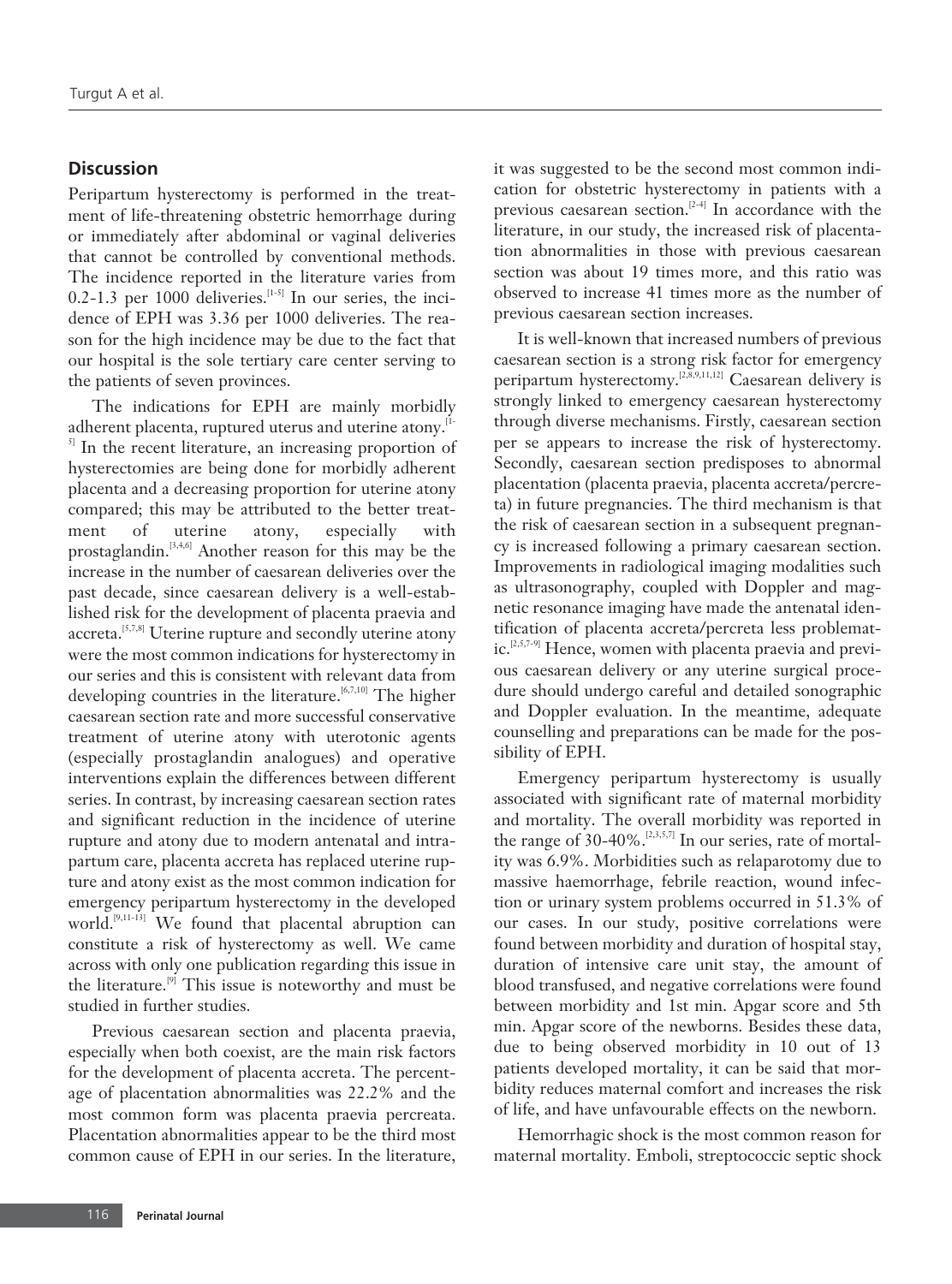and cardiopulmonary arrest are the other main causes of death.<sup>[1,2,6,11]</sup> Our high rate of mortality may be partially explained by the instantaneous lack of adequate cross-matched blood products that limit the time available for any other conservative procedures. The high mortality rates may be related to a low rate of antenatal follow-up, low socioeconomic status of patients, and the fact that critical patients were referred from other hospitals. Some conservative surgical procedures would have been undertaken before resorting to emergency peripartum hysterectomy. The increasing use of effective conservative surgical techniques may be reducing the need for hysterectomy among women suffering major hemorrhage. High rate of mortality may be lowered with improvement of intensive care conditions and blood transfusion facilities. Extensive blood loss occurs almost invariably in candidates for peripartum hysterectomy therefore precautions must be made. The average amount of blood products transfused to our patients was 6.1±4.1 units.

The high rates of complications after peripartum hysterectomy ensource not only from the need for massive blood transfusions, coagulopathy, and injury of the urinary tract, but also with the need for re-exploration due to febrile morbidity and persistent bleeding.<sup>[1,4,12]</sup> In our study, relaparotomy performed in 22.8% of the patients due to massive hemorrhage, and it was followed by febrile reaction that was the second most common with 12.2%.

Since EPH is associated with intra- and postoperative complications and high rate of maternal morbidity, some measures of conservative management would have been undertaken before performing the procedure. In terms of medical conservative measures, oxytocin and prostaglandin preparations can be initially tried. Conservative surgical options include oversewing the placental bed, placement of uterine balloon and the use of brace sutures. The newer 'purpose designed' uterine tamponade balloon can be particularly effective in the management of haemorrhage due to placenta praevia.[1,4,5,8] The proportion of women who escaped hysterectomy since haemorrhage was successfully arrested with conservative management is obscure.

It has been suggested that a total hysterectomy should be preferred to a subtotal hysterectomy because the cervical branch of the uterine artery will remain intact especially when placenta accreta is located in the lower segment of the uterus.<sup>[3,5,7-9]</sup> Subtotal hysterectomy is a faster and technically safer procedure for desperately ill patients and those with massive adhesions over the lower uterine segment. In addition, there was significantly less blood loss with subtotal hysterectomy compared with total hysterectomy.<sup>[1,4,7]</sup> Total abdominal hysterectomy seems to be more appropriate, but subtotal hysterectomy may be considered in circumstances where operation should be completed in shortest time possible.<sup>[3,6,8]</sup> The reason for the higher proportion of subtotal hysterectomies in our series may be explained by the fact that we mostly dealed with patients in worse clinical condition. In addition in our study, when compared with total hysterectomy group, hypogastric artery ligation and relaparotomy observed less frequent in the subtotal hysterectomy group. These advantages of subtotal hysterectomy may contribute to the reduction of morbidity.

In keeping with the recommendations of RANZCOG, a multidisciplinary approach must be used for all women. In cases with a high risk of postpartum haemorrhage, pre-discussions with gynaecological oncologists must be made. This issue gains importance especially when the control of blood loss becomes difficult.<sup>[5]</sup>

Some limitations of the study should be considered. The sample size may be relatively small and since the issue is prone to be influenced by many factors, clinical relevance of less clear associations may constitute doubt.

# **Conclusion**

Any patient with a history of caesarean section, current placenta praevia, or, in particular, both conditions should be prepared for possible emergency peripartum hysterectomy at the time of delivery. Even though it is a risky procedure, emergency peripartum hysterectomy has no alternative as a potentially life-saving procedure. Not only timely identification of patients is important, but also operation must be performed timely and by experienced surgeon to minimize mortality and morbidity.

**Conflicts of Interest:** No conflicts declared.

## **References**

1. Umezurike CC, Feyi-Waboso PA, Adisa CA. Peripartum hysterectomy in Aba southeastern Nigeria. Aust N Z J Obstet Gynaecol 2008;48:580-2.